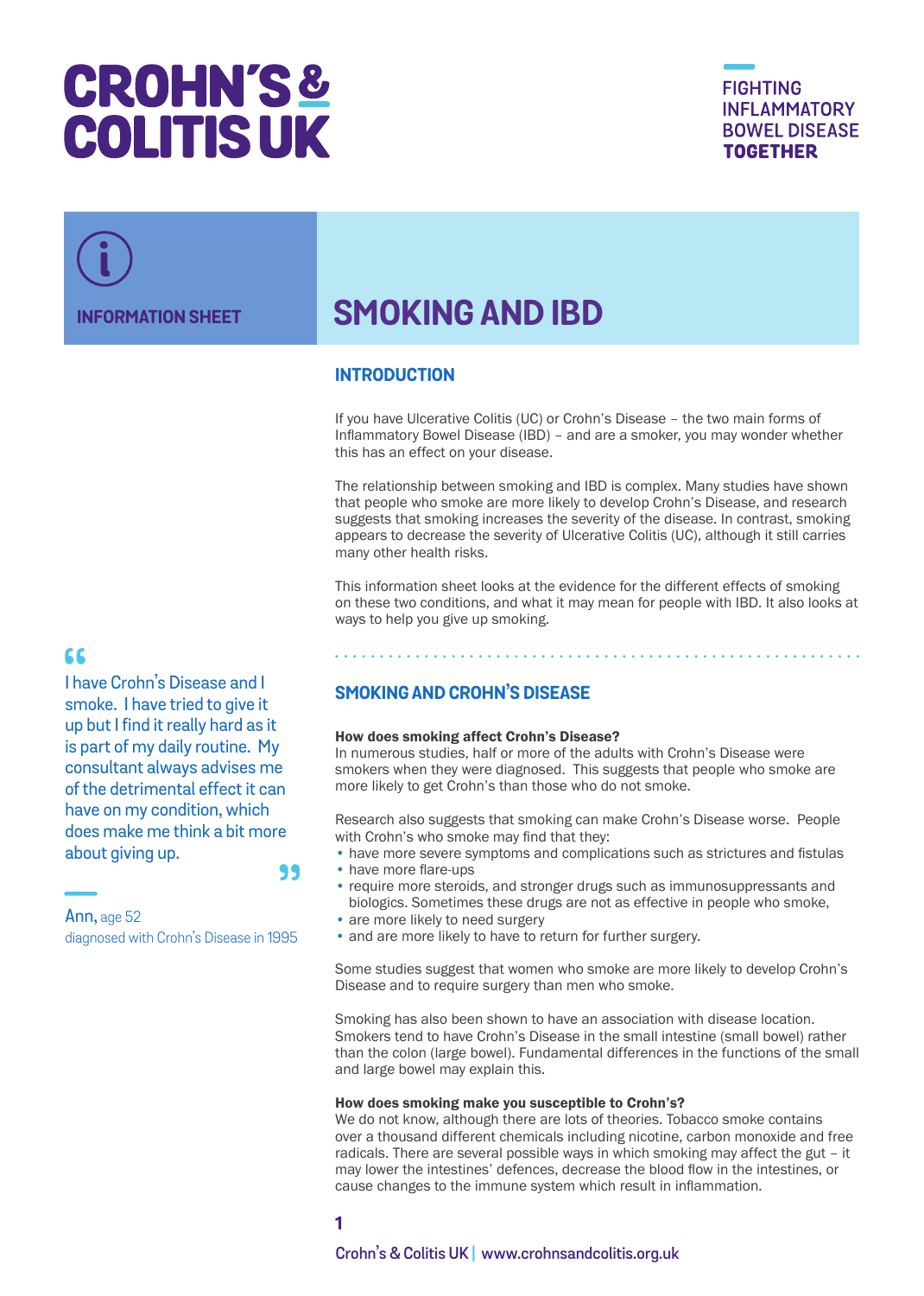## 66

I was a smoker for 30 years, but when I was diagnosed with Crohn's, my consultant advised me to give up. I tried, and managed to give up after a bowel resection operation.

99

Carol, age 52 diagnosed with Crohn's Disease in 2012

#### What about the risk of passive smoking?

Studies into the effect of passive smoking on Crohn's Disease are inconclusive. However, some studies suggest that children and unborn babies exposed to passive smoking may be more likely to develop Crohn's Disease.

Smoking during pregnancy is not advised for anyone whether or not they have Crohn's, due to the risks to the unborn baby.

#### If I am a smoker now, is it worth giving up?

Both research and health professionals agree that giving up smoking is beneficial for people with Crohn's Disease. UK and European guidelines for people with Crohn's Disease strongly recommend that people with Crohn's do not smoke.

In the non-smoker, Crohn's seems milder. Once you have stopped smoking for one year, the chances of a flare-up may be as low as for someone with Crohn's who has never smoked. One study showed that people who continued to smoke were over twice as likely to have a flare-up compared to people who had stopped smoking.

Smokers also appear to have a greater need for some of the stronger forms of medical treatment such as immunosuppressant drugs. People who stop smoking are less likely to need repeated surgery compared with people who continue smoking after surgery.

Even just reducing the amount you smoke may have a positive effect on your symptoms. A recent study showed that heavy smokers have more strictures, and are more likely to need a resection than people who do not smoke as much. This suggests that, although completely stopping smoking has the best outcome, reducing the amount you smoke can also help. However, even light smokers with Crohn's Disease have more active disease and a greater hospitalisation rate.

## **SMOKING AND ULCERATIVE COLITIS**

#### How does smoking affect Ulcerative Colitis?

Research studies have shown that UC is less common in smokers than nonsmokers. Some people have developed UC once they have given up smoking.

This suggests that smoking may delay or prevent UC, as well as reducing its severity. There are also studies that show that smokers with Ulcerative Colitis appear to suffer a milder form of the condition. Flare-ups, hospitalisation rates, the need for oral steroids or immunosuppressants, and colectomy rates are all reported to be lower in patients who smoke.

However, not all studies agree with this. For example, one study found that people with UC who smoked had an increased risk of developing joint and skin problems.

In general, health professionals consider the risks of smoking heavily outweigh any benefits seen in UC, and strongly discourage smoking in everyone, whether or not they have IBD.

#### Why may smoking have a protective effect against Ulcerative Colitis?

Again, we do not really know why smoking has a protective effect against Ulcerative Colitis. It is thought that of the many chemicals in tobacco, nicotine is the most likely to have an impact.

It has been found that people who have UC may have a thinner mucus layer in the left colon and rectum when compared to healthy people. It is possible that nicotine may increase the production of this mucus. Nicotine may also suppress the immune system and prevent inflammation in the colon.

#### **2**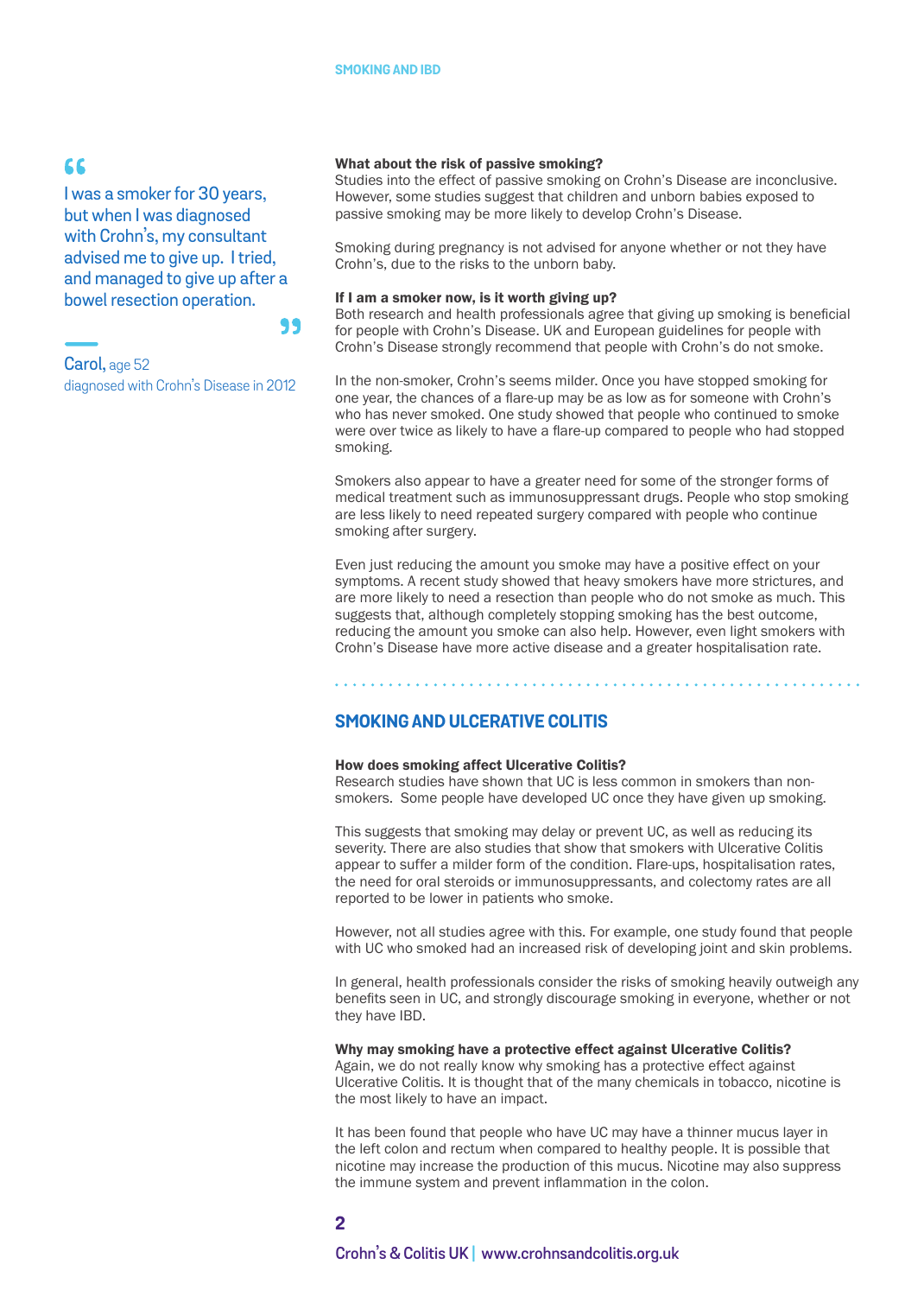Another theory is that nitric oxide, released by nicotine, may reduce muscle activity in the colon and so reduce the need to go the toilet urgently.

#### So do I need to give up smoking?

It may be tempting to continue or even take up smoking to help your UC. However, not all research on smoking and IBD has come to a similar conclusion. Also, smoking increases your risk of chronic bronchitis, lung cancer, other cancers and heart diseases, and is not recommended by health professionals even for people with UC. There are many treatments much safer than smoking which could be explored. For more information on drug therapies, see our individual drug treatment sheets on the Crohn's and Colitis UK website: <www.crohnsandcolitis.org.uk>

As yet, there has been no research into the effect of using electronic cigarettes on Ulcerative Colitis. However, the British Medical Association states that electronic cigarettes should only be used by people who wish to give up smoking, or reduce the amount they smoke, rather than by people who want to start smoking. In addition, electronic cigarettes are not currently regulated, so you cannot be sure how much nicotine is in them, and whether there are any other ingredients. There is also no clear evidence to show that they are safe.

#### Can nicotine treatment help UC?

There have been a number of studies on the effects of nicotine patches or chewing nicotine gum in treating Ulcerative Colitis. For mild or moderately active UC, it appears that nicotine patches or gum can sometimes help.

However, not everybody can tolerate nicotine. In several studies, people who tried nicotine treatment for IBD suffered side effects such as dermatitis, nausea, headaches or sleep disturbance. Although nicotine appeared to help with active disease, it did not seem to be as beneficial when given as maintenance therapy (taking it continuously) to prevent flare-ups. Research has also indicated that nicotine is less effective than several more conventional IBD drug treatments, such as 5ASAs and steroids.

If you wish to try nicotine treatment, discuss it with your specialist doctor or IBD team.

## **CAN I GET HELP TO GIVE UP SMOKING?**

The NHS has set up a programme to help people stop smoking (see [www.smokefree.nhs.uk](http://www.smokefree.nhs.uk)). Your doctor or any other healthcare professional should also be able to help you.

The NHS can help with Nicotine Replacement Therapy (NRT) which includes patches, gum, lozenges and inhalers. NRT gets nicotine into the blood stream without smoking and its side effects. Medicines, such as bupropion or varenicline, can be used to manage withdrawal symptoms.

You may like to consider including counselling as part of your 'stop smoking' programme. Research has found that a combination of medication and counselling can be more effective than a single approach.

## 66

With the money I saved, I treated myself to a new laptop. I felt that it was important to treat myself in recognition of giving up what had been a major habit in my life.

#### 99

Carol, age 52 diagnosed with Crohn's Disease in 2012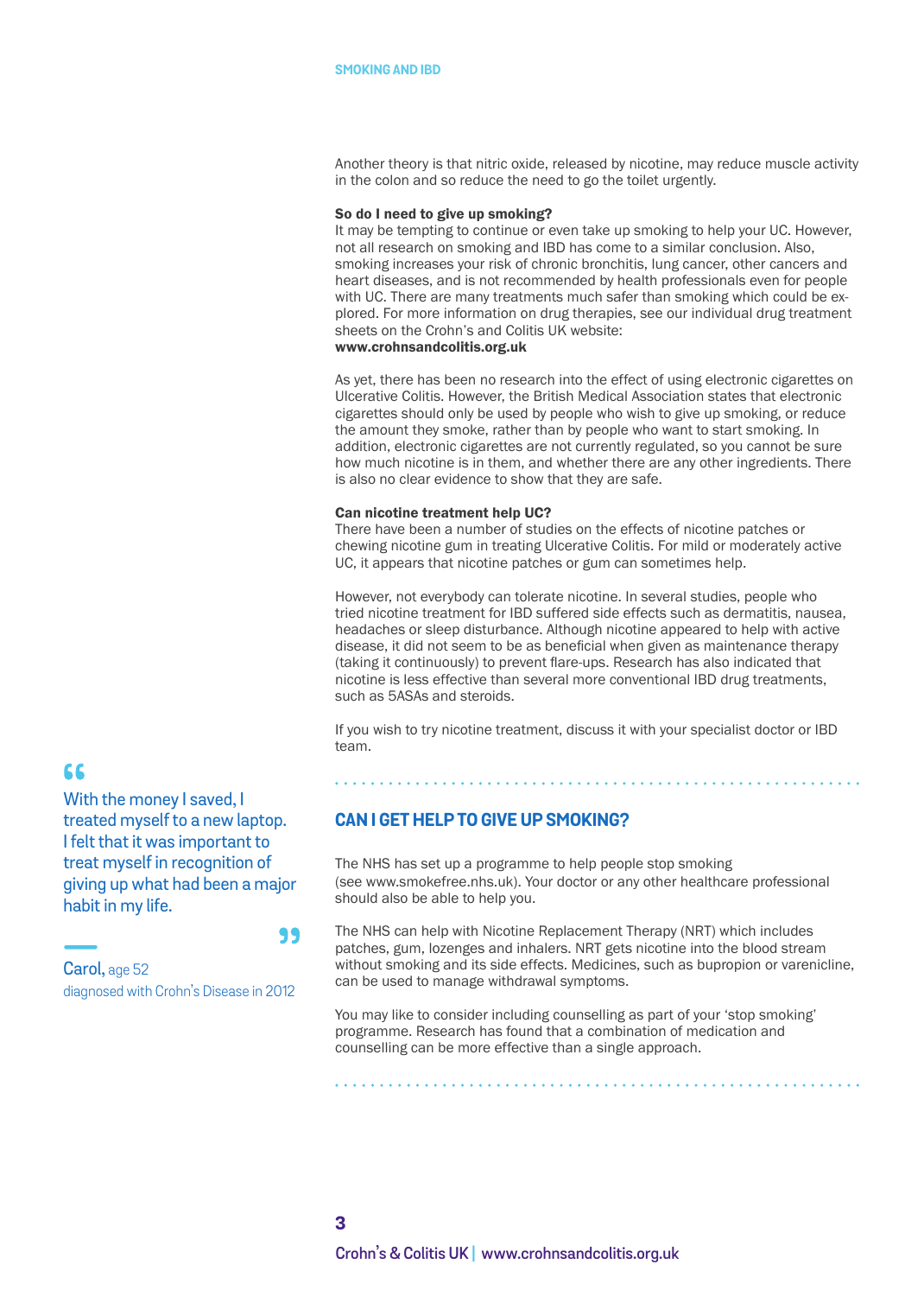#### **OTHER USEFUL ORGANISATIONS**

NHS Smokefree National Helpline: 0300 123 1044 Website: [www.nhs.uk/smokefree](http://www.nhs.uk/smokefree)

**OUIT** [www.quit.org.uk](http://www.quit.org.uk)

## **HELP AND SUPPORT FROM CROHN'S AND COLITIS UK**

All our information sheets and booklets are available to download from our website: www.crohnsandcolitis.org.uk.

If you would like a printed copy, please contact our information line – details below.

Crohn's and Colitis UK Information Line: 0300 222 5700. Open Monday to Friday, 9 am to 5 pm, except Thursday open 9 am to 1 pm, and excluding English bank holidays. An answer phone and call back service operates outside these hours. You can also contact the service by email info@crohnsandcolitis.org.uk or letter (addressed to our St Albans office). Trained Information Officers provide callers with clear and balanced information on a wide range of issues relating to IBD.

Crohn's and Colitis Support: 0121 7379 931: Open Monday to Friday, 1 pm to 3.30 pm and 6.30 pm to 9 pm, excluding English bank holidays. This is a confidential, supportive listening service, which is provided by trained volunteers and available to anyone affected by IBD. These volunteers are skilled in providing emotional support to anyone who needs a safe place to talk about living with IBD.

© Crohn's and Colitis UK 2014 Smoking and IBD - Edition 4 Last review - August 2014 Charity contact details updated - April 2016 Next planned review - 2017